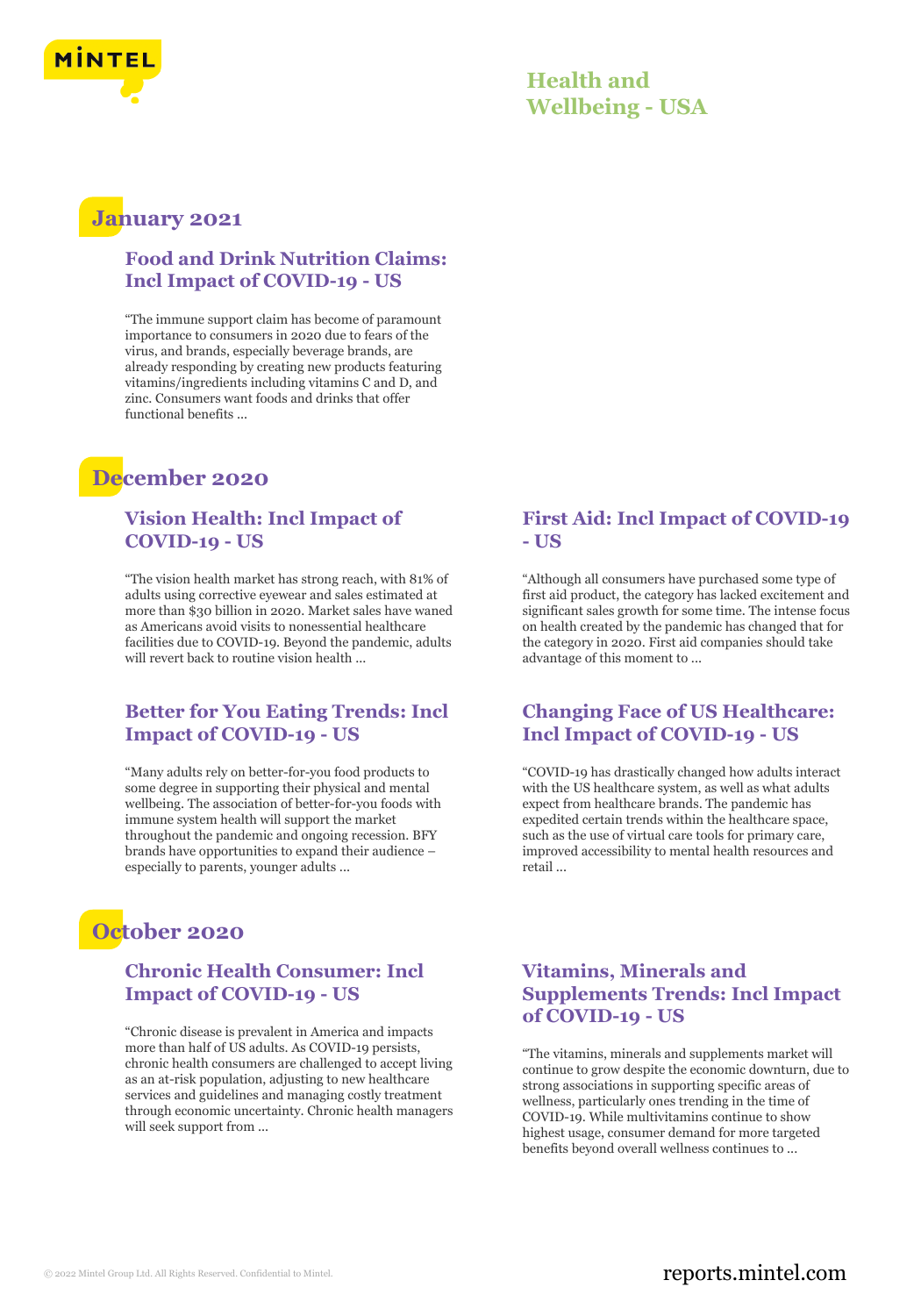

### **Feminine Hygiene and Sanitary Protection Products: Incl Impact of COVID-19 - US**

"The feminine hygiene and sanitary protection category is in a moment of growth and evolution. Consumer expectations are extending beyond functional needs, challenging key players to offer eco-friendly packaging, natural/organic materials and ingredient transparency at affordable price points. At the same time, brands have opportunity to grow user knowledge ...

# **September 2020**

## **Vitamins, Minerals, and Supplements Consumer: Incl Impact of COVID-19 - US**

"Vitamins, minerals and supplements comprise a dynamic market that has seen consistent growth for over a decade. Dedicated VMS consumers consider these products to be a staple to their overall wellbeing, and most will budget for them despite economic hardships. Still, products with high-quality ingredients at the lowest price point ...

#### **Consumers and the Economic Outlook: Incl Impact of COVID-19 - US**

"The unpredictable pace of the spread of COVID-19 is worrying, but consumers have remained optimistic about their finances throughout this pandemic and the subsequent recession. Time will tell how deeply consumer finances will be affected, but right now, consumers are most definitely holding out hope for themselves, while their confidence ...

# **August 2020**

## **Managing Stress and Mental Wellbeing: Incl Impact of COVID-19 - US**

"An existing mental health crisis in the US has been exacerbated by the COVID-19 pandemic, yet the majority of America believes their mental health is in good form. Despite this optimism, the full impact of the

## **Digestive Health: Incl Impact of COVID-19 - US**

"During the COVID-19 pandemic, adults are reevaluating the causes of certain physical health symptoms they experience. The majority of adults attribute an increase in digestive health concerns since the start of COVID-19 to heightened feelings of stress and worry. Consumers will seek ways to gain control of health changes, such ...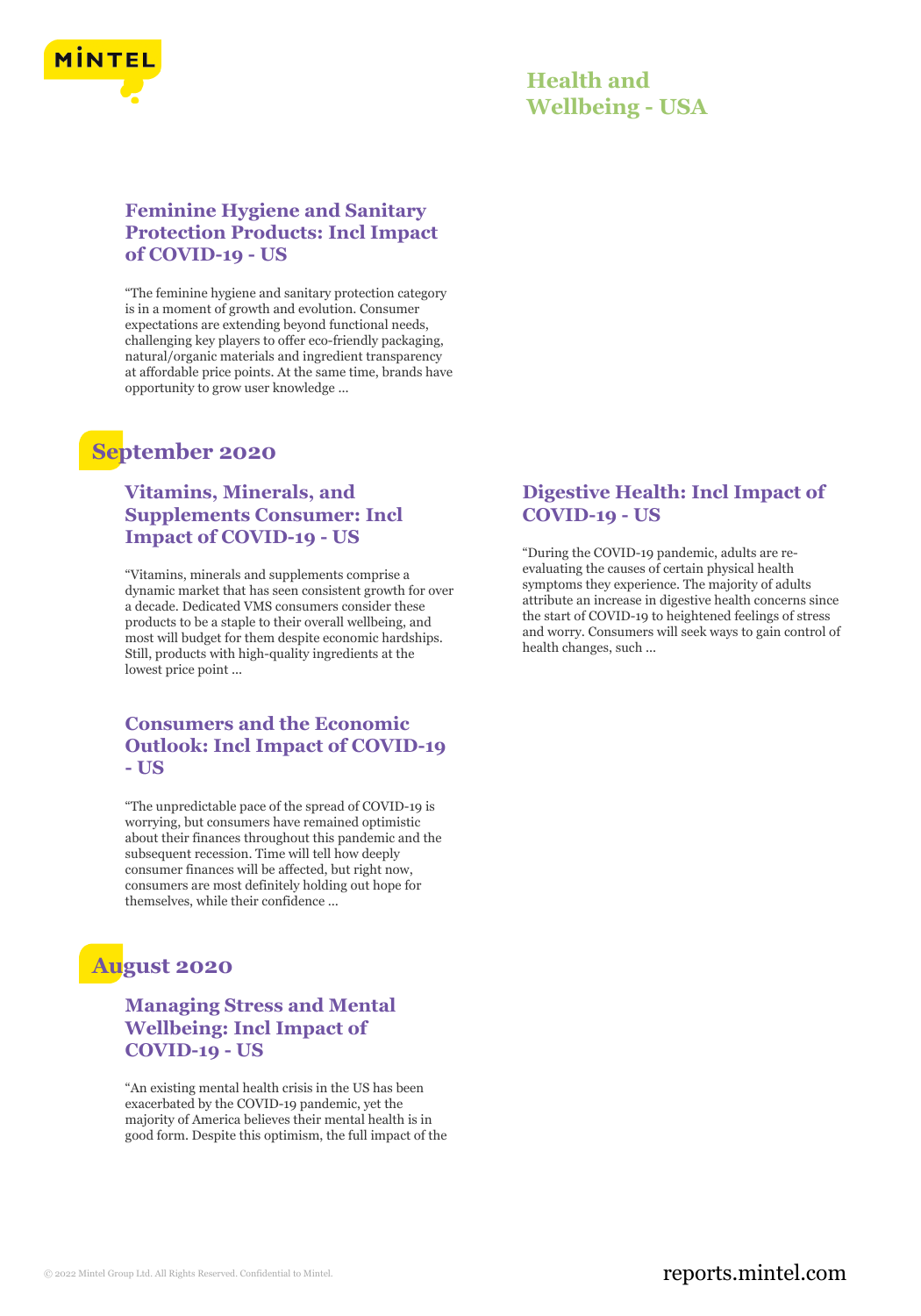

pandemic on mental health has yet to be seen, driving the need for added ...

# **July 2020**

#### **OTC Pain Management: Incl Impact of COVID-19 - US**

"During the COVID-19 pandemic, consumer wellbeing and day-to-day routines have been challenged. More adults staying home for their own safety may result in a less active population. Additionally, uncertainty about the future has increased feelings of stress and anxiety. These physical and mental factors can cause heightened pain incidence among ...

# **June 2020**

### **Baby Boomers and Health: Incl Impact of COVID-19 - US**

"Baby Boomers are straightforward about their health management efforts and hold an understanding that wellbeing is an ongoing process of improvement. Feeling confident and in control of health management contributes to Boomers' satisfaction with their health status even as underlying conditions become more prevalent. The COVID-19 pandemic has put an ...

# **May 2020**

## **Cough, Cold, Flu and Allergy Remedies: Incl Impact of COVID-19 - US**

"The COVID-19 pandemic has amplified the importance of illness management. Methods practiced during the outbreak are likely to hold lasting impact, such as staying home when sick and increasing illness prevention measures such as washing hands and using hand sanitizer. Americans' renewed focus on health and safety emphasizes the role ...

# **March 2020**

## **Sports and Performance Drinks - US**

### **Plant-based Proteins: Incl Impact of COVID-19 - US**

"Plant-based proteins have seen a rise in popularity despite the fact that most adults continue to eat real meat. Plant-based foods enjoy a health halo, and adults who use plant-based protein sources state they do so to be healthier more than any other reason. But taste and variety are also ...

### **Oral Health: Incl Impact of COVID-19 - US**

"During the COVID-19 pandemic, job and income loss have caused consumers to limit discretionary spending. Certain aspects of personal care are less important during shelter-in-place and therefore deprioritized. Maintaining oral care is considered an essential of daily health and hygiene, supporting consistent product usage throughout the outbreak and beyond. Tapping ...

**Exercise Trends - US**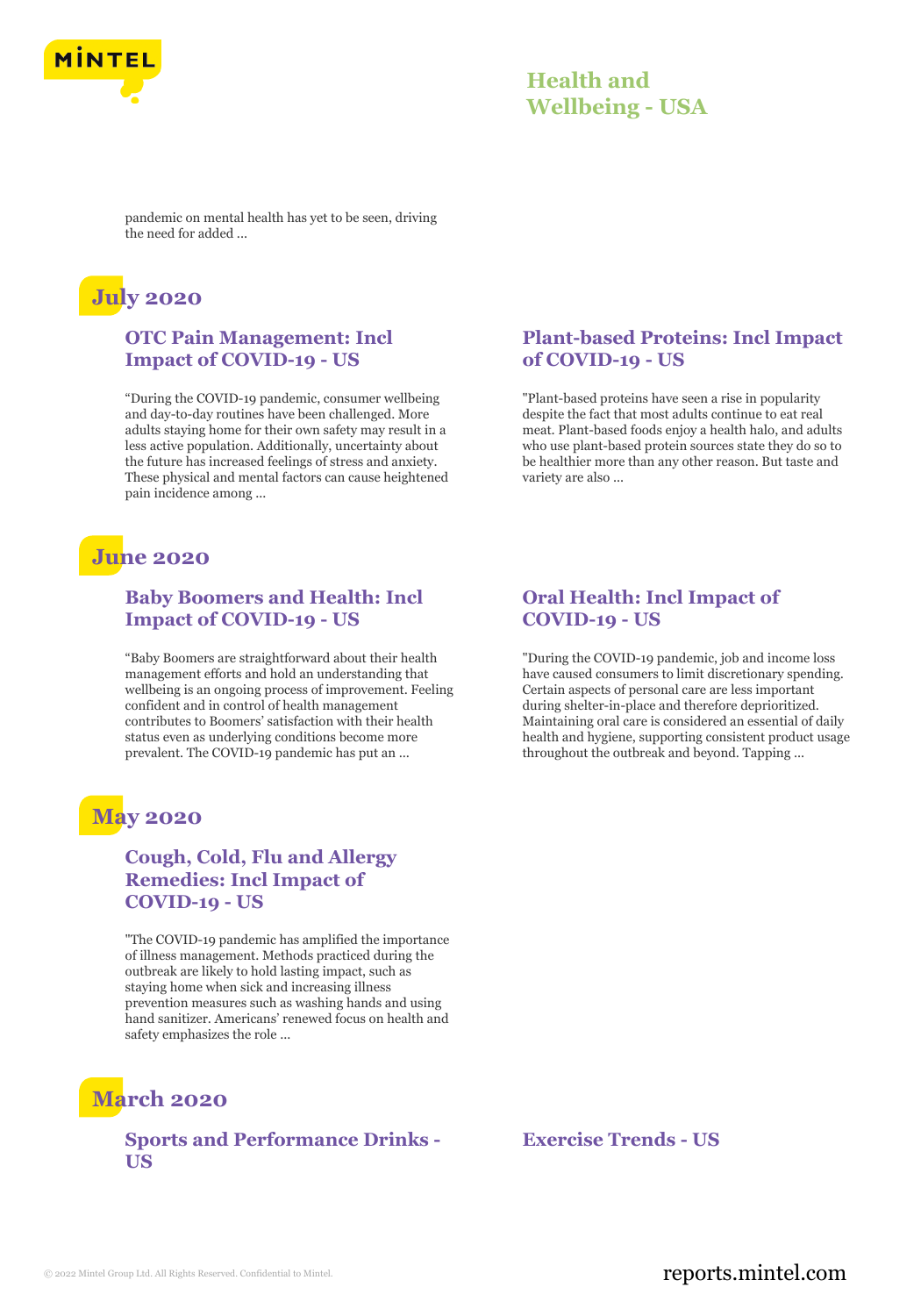

"The nearly \$9.5 billion market is expected to grow modestly over the next five years, reaching more than \$11 billion by 2024. Performance-centric claims and informative messaging can help set brands apart. However, competition from other functional food and drink options (eg water, BFY snack bars) will challenge the ...

#### **Drug Stores - US**

"US drug store revenues will exceed \$300 billion this year. While the channel has consistently posted gains, the pace of growth is projected to slow down in light increased competition from outside the channel and a shifting consumer preference toward generic drugs over name brands. With new partnerships and new ...

# **February 2020**

## **Nutrition Drinks - US**

"Just under half of consumers live in households where nutrition, meal replacement or weight loss drinks are consumed, and sales are projected to steadily increase in years ahead. While products positioned as weight loss drinks garner the lowest sales and usage in the category, adults are turning to drinks across ...

## **Wearable Technology - US**

"Wearable tech has gone from tech-savvy early adopters to the mainstream. Bluetooth headsets were once lambasted and stereotyped for high-powered businessmen, but today, about one quarter of all consumers own a set of wireless earbuds. Smartwatches also gained significant market share in 2019, matching ownership rates for activity trackers at ...

# **January 2020**

#### **Health Management Trends - US**

"The start of a New Year and new decade has people inspired and setting numerous goals to improve their health and wellbeing. While setting goals is the first step, it's also the easiest. It's keeping the motivation throughout the entire year, and even decade, that most people need help with ...

"In today's health-driven society, commitment to exercise is universal, permitting year-over-year growth of the health and fitness club industry. As a form of exertion, exercise is inherently connected to improving and maintaining physical health. However, benefits outside of physical pursuits, such as mental/emotional wellbeing, are gaining traction as consumers ...

### **Weight Management Trends - US**

"Obesity rates continue to rise in the US, impacting the health and wellness of Americans. The majority of adults are currently managing their weight, with most relying on self-guided methods over branded nutrition programs. Brands addressing weight management must adopt a personalized, lifestyle-centric approach to garner consideration and use from ...

## **Consumers and the Economic Outlook - US**

"The majority of consumers consider their finances to be healthy, and views of the future seem to be positive as well. Consumers are saving for the future, but are still willing to treat themselves."